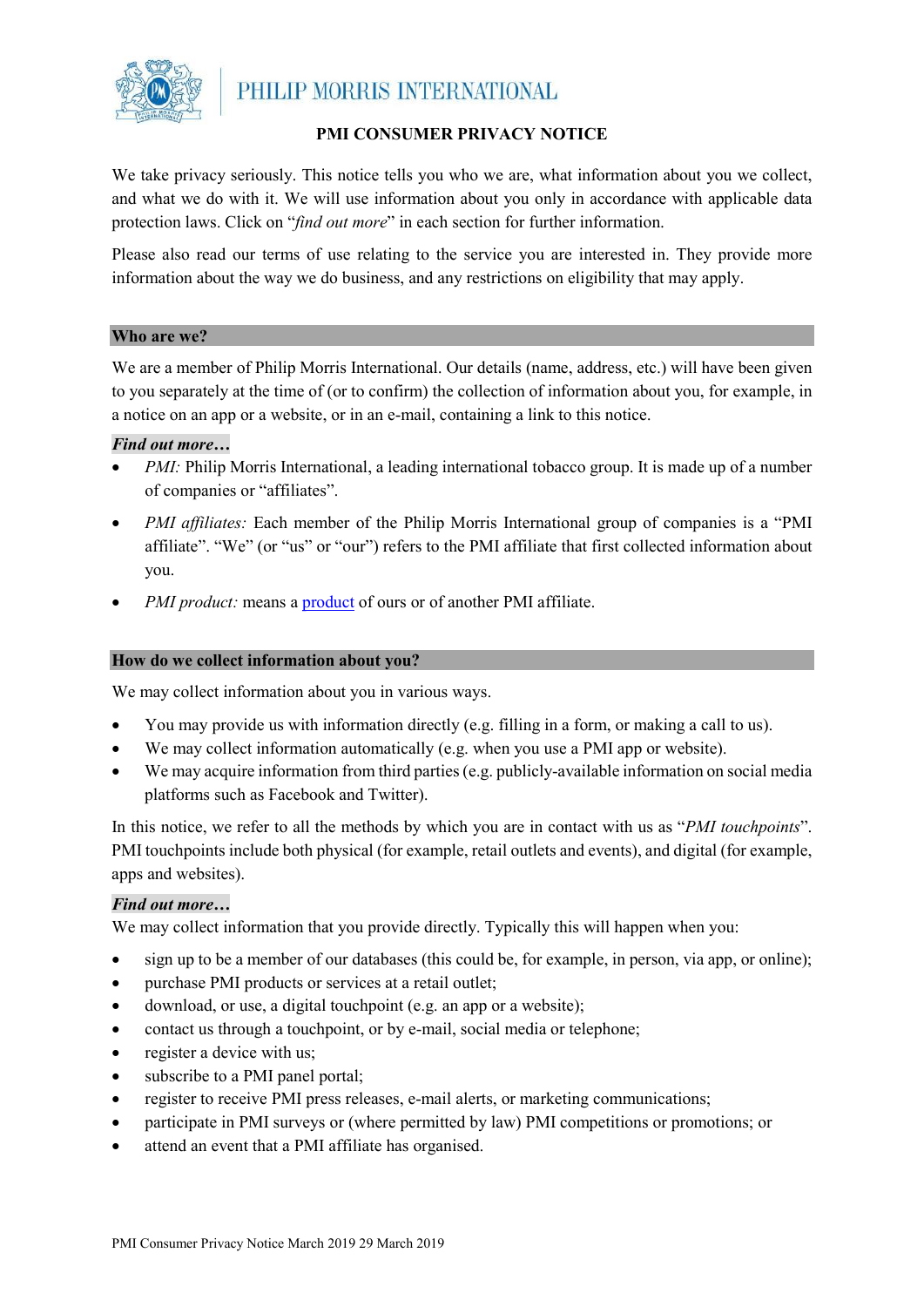

We may collect information about you automatically. Typically this will happen when you:

- visit an outlet that sells PMI products (e.g. by collecting your data at check-out, or through sensors at the outlet that connect with mobile technology);
- attend an event that a PMI affiliate has organised (e.g. through purchases at the event or through sensors at the event that connect with mobile technology);
- communicate with us (for example, through a touchpoint; or social media platforms);
- use PMI touchpoints (e.g. through tracking mechanisms in an app or a website); or
- make public posts on social media platforms that we follow (for example, so that we can understand public opinion, or respond to requests concerning PMI products).

We may also collect information about you automatically through the use of cookies and similar tracking technologies on digital PMI touchpoints. The specific cookies and technologies used will depend on the PMI touchpoint in question. To learn about the cookies (including Google analytics cookies) and similar technologies used on a touchpoint, including how you can accept or refuse cookies, please see the cookie notice made available on or through that touchpoint.

Where permitted by law, we may acquire information about you from third parties. This may include information shared between PMI affiliates, publicly-available profile information (such as your preferences and interests) on third party social media sites (such as Facebook and Twitter), and marketing lists acquired from third party marketing agencies.

We may also collect information in other contexts made apparent to you at the time.

### **What information about you do we collect?**

We may collect various types of information about you:

- information necessary to fulfil your orders
- information necessary to provide warranty services
- information you give us in forms or surveys
- information about your visits to our outlets and events
- information you give us in calls you make to call centres
- information about your preferences and interests
- information necessary to verify your age

### *find out more…*

Information that we collect from you directly will be apparent from the context in which you provide it. For example:

- if you order a product from us through a touchpoint, you provide your name, contact, billing details, and the products you have chosen so that we can fulfil your order;
- you may provide information on your product preferences and interests so that we can offer you products and services that will interest you;
- if you make an appointment to see us (or someone supporting our products or services), we may collect your name and contact details;
- we may collect information that enables us to verify your age, for example a copy of an identity document or your facial image.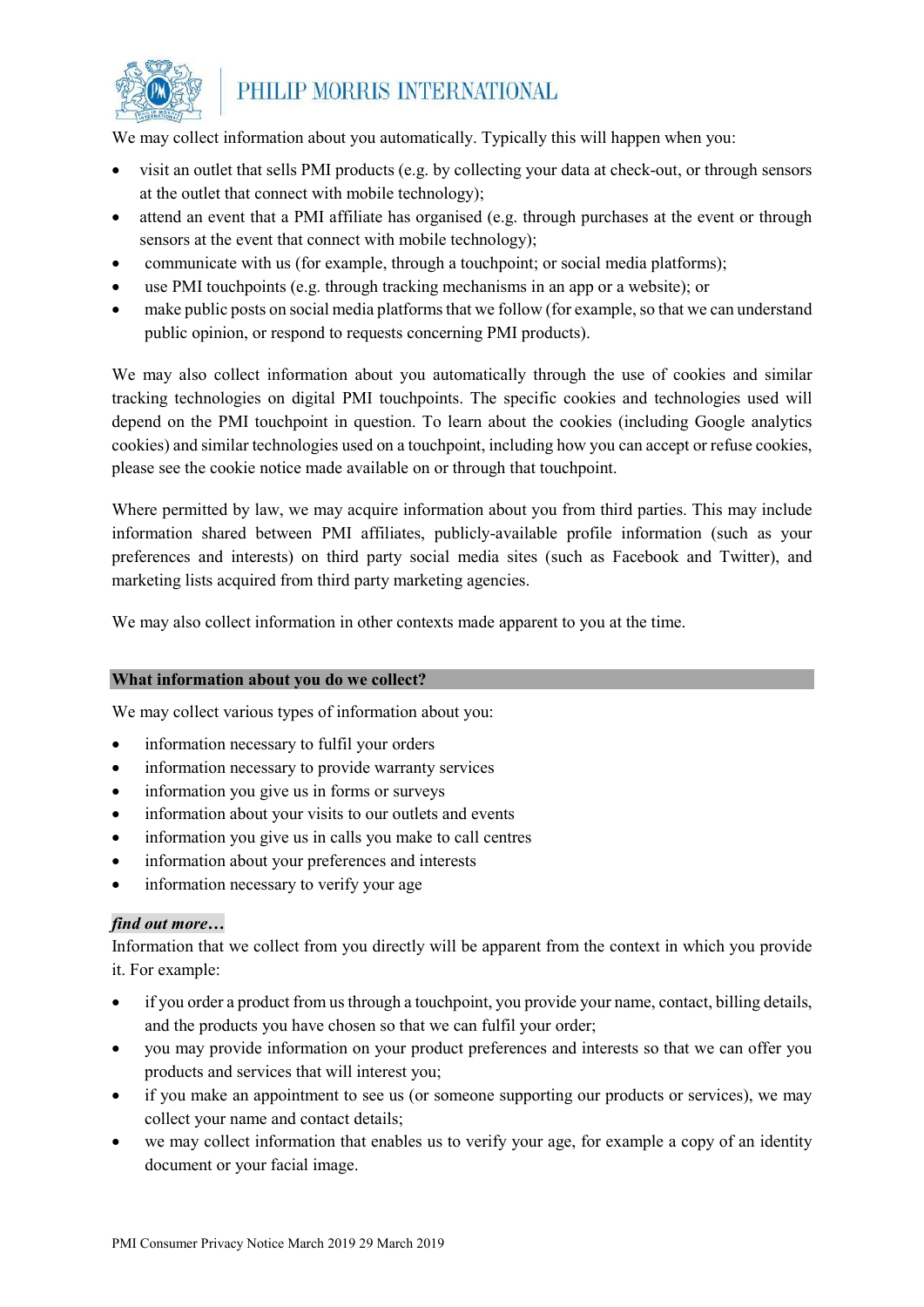

Information that we collect automatically will generally concern:

- details of your visit or call (such as time and duration);
- in a sales outlet or at an event (including areas in the immediate vicinity), how frequently you visit, which areas you visit and for how long, and which purchases you make;
- your use of digital PMI touchpoints (such as the pages you visit, the page from which you came, and the page to which you went when you left, search terms entered, or links clicked within the touchpoint); and
- your device (such as your IP address or unique device identifier, location data, details of any cookies that we may have stored on your device).

Information that we collect from third parties will generally consist of publicly-available profile information (such as your preferences and interests), for example from public social media posts.

### **For what purposes do we use information about you, and on what legal basis?**

In this section, we describe the purposes for which we use personal information. However, this is a global notice, and where the laws of a country restrict or prohibit certain activities described in this notice, we will not use information about you for those purposes in that country.

Subject to the above, we use information about you for the following purposes:

- To comply with regulatory obligations, such as verifying your age and status as a user of our products
- To sell our products to you, including fulfilling your orders, processing your payments
- To provide sales-related services to you, including dealing with your inquiries and requests, and providing warranty services
- To market our products (where permitted by law), including administering loyalty programs, product improvement, market research, developing marketing strategies, administering marketing campaigns, and customizing your experiences at outlets that sell PMI products and at events
- For us or our business partners to inform you of potential opportunities to get involved in marketing or promoting PMI products
- To support all the above, including administering your accounts, enabling you to use PMI touchpoints, corresponding with you, managing your appointments with us or with someone supporting our products or services (for example, regarding a new product, or after-sales service), customizing your experiences of PMI touchpoints, and administration and troubleshooting
- For business analytics and improvements, including improving PMI products, outlets and events, and the information that we (or our affiliates) provide to our customers
- For other purposes that we notify you of, or will be clear from the context, at the point information about you is first collected

The legal basis for our use of information about you is one of the following (which we explain in more detail in the "find out more" section):

- compliance with a legal obligation to which we are subject;
- the performance of a contract to which you are a party;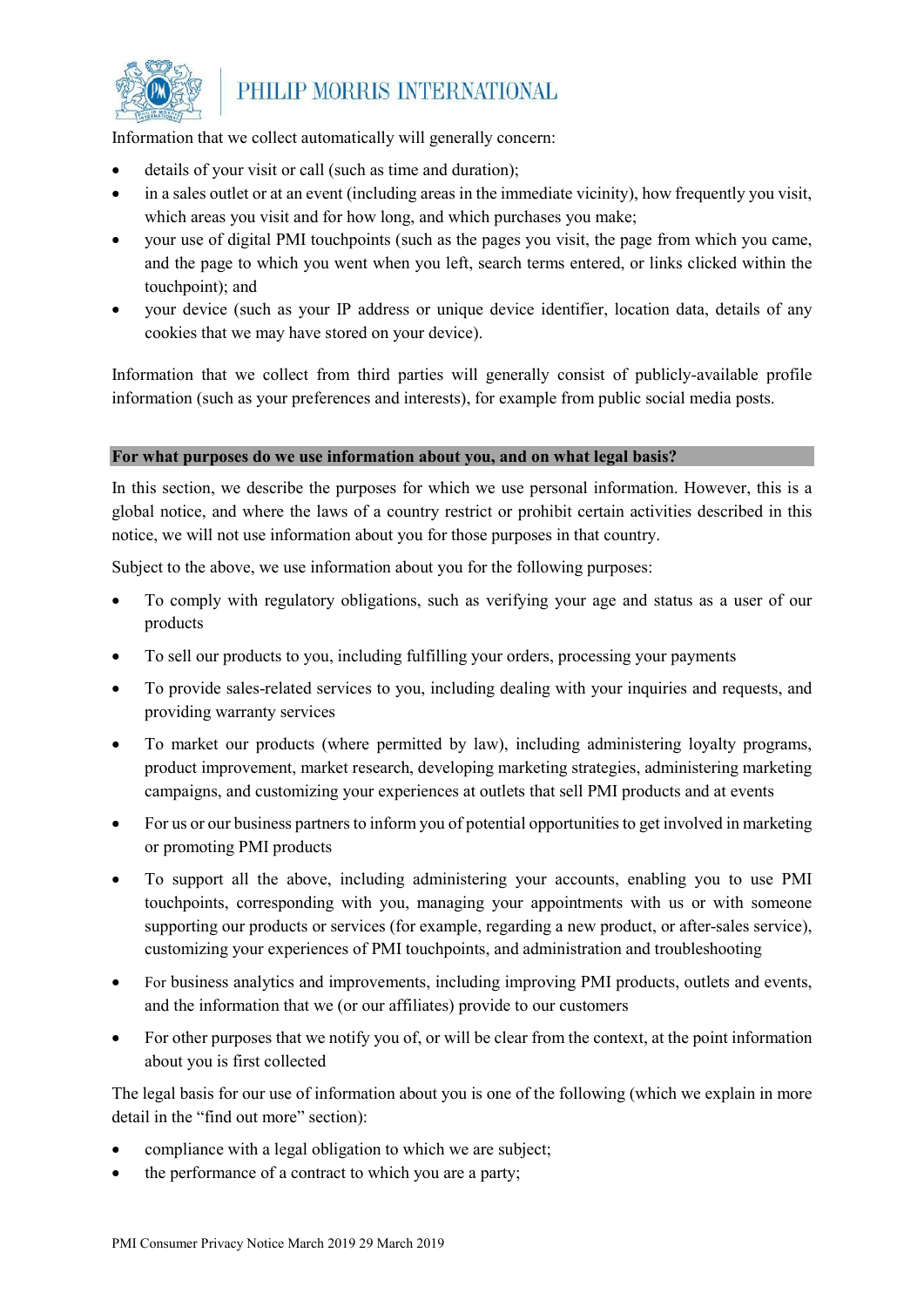

- a legitimate business interest that is not overridden by interests you have to protect the information;
- where none of the above applies, or where law requires it, your consent (which we will ask for before we process the information).

# *find out more…*

The purposes for which we use information about you, with corresponding methods of collection and legal basis for use, are:

| <b>Purpose</b>                                                                                                                                                                                                                                                                                                                                                                                                                                                                                                                                                                                                                                | Method of collection and legal basis for Processing                                                                                                                                                                                                                                                                                                                                                                                                                                                                                                                                                                                                                            |
|-----------------------------------------------------------------------------------------------------------------------------------------------------------------------------------------------------------------------------------------------------------------------------------------------------------------------------------------------------------------------------------------------------------------------------------------------------------------------------------------------------------------------------------------------------------------------------------------------------------------------------------------------|--------------------------------------------------------------------------------------------------------------------------------------------------------------------------------------------------------------------------------------------------------------------------------------------------------------------------------------------------------------------------------------------------------------------------------------------------------------------------------------------------------------------------------------------------------------------------------------------------------------------------------------------------------------------------------|
| Comply with regulatory obligations<br>verify your age and status as a user of our<br>products                                                                                                                                                                                                                                                                                                                                                                                                                                                                                                                                                 | This information is generally provided to us by you directly.<br>We use it because it is necessary for us to comply with a legal<br>obligation to sell products only to adults, or, in countries where<br>there is no such legal obligation, because we have a legitimate<br>business interest to sell our products only to adults that is not<br>overridden by your interests, rights and freedoms to protect<br>information about you.                                                                                                                                                                                                                                       |
| <b>Sell our products</b><br>fulfil your orders (including sending receipts)<br>process your payments<br>provide warranty services                                                                                                                                                                                                                                                                                                                                                                                                                                                                                                             | This information is generally provided to us by you directly<br>(typically,<br>address,<br>name,<br>e-mail<br>address,<br>payment<br>information).<br>We use it to discharge our contractual obligations to you as a<br>buyer of our products.                                                                                                                                                                                                                                                                                                                                                                                                                                 |
| Provide sales-related services<br>deal with your inquiries and requests<br>correspond with you<br>$\bullet$<br>general administration and troubleshooting<br>administer loyalty programs                                                                                                                                                                                                                                                                                                                                                                                                                                                      | This information is generally provided to us by you directly.<br>We use it because we have a legitimate business interest in<br>providing sales-related services to our customers that is not<br>overridden by your interests, rights and freedoms to protect<br>information about you.                                                                                                                                                                                                                                                                                                                                                                                        |
| Market our products (where permitted by law)<br>understand your preferences (such as what<br>products or events may interest you or may<br>be better tailored to your needs) and, where<br>permitted by law, market to you personally<br>administer loyalty programs<br>invite you to participate in, and administer,<br>٠<br>surveys or market research campaigns<br>for market research<br>develop marketing strategies<br>administer marketing campaigns<br>customize<br>experience<br>PMI<br>your<br>of<br>٠<br>touchpoints (for example, to personalize your<br>visit, such as with greetings or suggestions<br>that might interest you) | This will typically be a combination of information that you<br>provide to us (for example, your name and contact and social<br>media details); information that we collect automatically (for<br>example, using technology to monitor use of PMI touchpoints)<br>and (where permitted by law) information that we acquire from<br>third parties (such as public social media posts).<br>We use it on the grounds that we have a legitimate business<br>interest to market our products, to operate PMI touchpoints,<br>and to customize your experiences, in these ways that is not<br>overridden by your interests, rights and freedoms to protect<br>information about you. |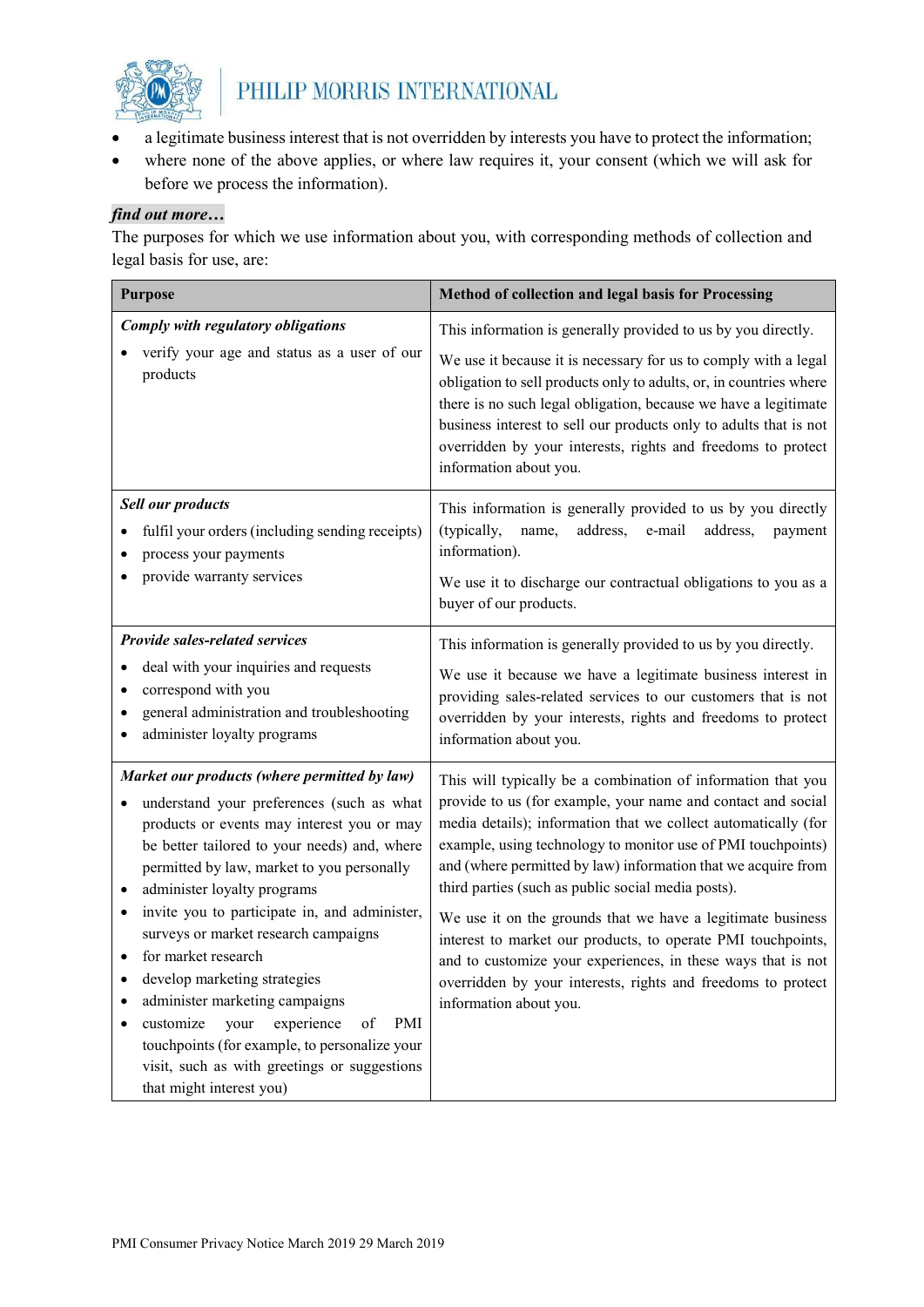

|   | Market our products (where permitted by law)<br>provide you with information about, and to<br>manage, PMI affiliates, their promotions,<br>products and services, outlets, events and the<br>regulation of our products; and to develop<br>and improve tools to pursue these purposes                                                                                                                                                                                                                                                                                                                            | This will typically be a combination of information that you<br>provide to us (for example, your name and contact details, your<br>social media handles); information that we<br>collect<br>automatically (for example, using cookies and similar<br>technologies) and (where permitted by law) information that<br>we acquire from third parties (such as public social media<br>posts).<br>We use it on the grounds that we have a legitimate business<br>interest to market these things that is not overridden by your<br>interests, rights and freedoms to protect information about you.<br>In certain countries, where required by law, we will send you<br>these materials in electronic format only with your consent.                                                                                                                                                                                                      |
|---|------------------------------------------------------------------------------------------------------------------------------------------------------------------------------------------------------------------------------------------------------------------------------------------------------------------------------------------------------------------------------------------------------------------------------------------------------------------------------------------------------------------------------------------------------------------------------------------------------------------|--------------------------------------------------------------------------------------------------------------------------------------------------------------------------------------------------------------------------------------------------------------------------------------------------------------------------------------------------------------------------------------------------------------------------------------------------------------------------------------------------------------------------------------------------------------------------------------------------------------------------------------------------------------------------------------------------------------------------------------------------------------------------------------------------------------------------------------------------------------------------------------------------------------------------------------|
| ٠ | <b>Support for all the above purposes</b><br>administering your accounts<br>enabling you to use PMI touchpoints (for<br>example, allowing you to remain logged in to<br>sections of a touchpoint that are reserved for<br>authorized users only, administering your<br>preference,<br>associating<br>language<br>your<br>shopping cart with you)<br>corresponding with you<br>managing your appointments with us or with<br>someone supporting our products or services<br>(for example, regarding a new product, or<br>after-sales service)<br>enhancing your experiences<br>administration and troubleshooting | This will typically be a combination of information that you<br>provide to us (typically, name, password (or equivalent)) and<br>information that we collect automatically (for example,<br>information about your device, and cookies and similar<br>tracking technologies).<br>We use it on the grounds that correspond to the purpose for<br>using the information that we are supporting. For example,<br>where we administer your account to support a purchase or to<br>provide after-sales service, we use the information to discharge<br>our contractual obligations to you as a buyer of our products;<br>where we administer your account to show you our products,<br>we are supporting marketing and so we use it on the grounds<br>that we have a legitimate business interest to market our<br>products that is not overridden by your interests, rights and<br>freedoms to protect information about you, and so on. |
|   | <b>Business analytics and improvements</b><br>allowing us or our business partners to inform<br>you of potential opportunities to get involved<br>in promoting PMI products<br>for business analytics and improvements<br>(including for PMI products, outlets that sell<br>PMI<br>products,<br>events,<br>digital<br>PMI<br>touchpoints and the information that we (or<br>our affiliates) provide to our customers)                                                                                                                                                                                            | This will typically be a combination of information that you<br>provide to us; information that we collect automatically; and<br>(where permitted by law) information that we acquire from<br>third parties.<br>We use it on the grounds that we have a legitimate business<br>interest to analyze and to improve our business performance,<br>our products, PMI touchpoints, outlets and events, and to invite<br>others to get involved in promoting PMI products, that is not<br>overridden by interests, rights and freedoms to protect<br>information about you.                                                                                                                                                                                                                                                                                                                                                                |

Where we do not base our use of information about you on one of the above legal bases, or where law requires it, we will ask for your consent before we process the information (these cases will be clear from the context).

In some instances, we may use information about you in ways that are not described above. Where this is the case, we will provide a supplemental privacy notice that explains such use. You should read any supplemental notice in conjunction with this notice.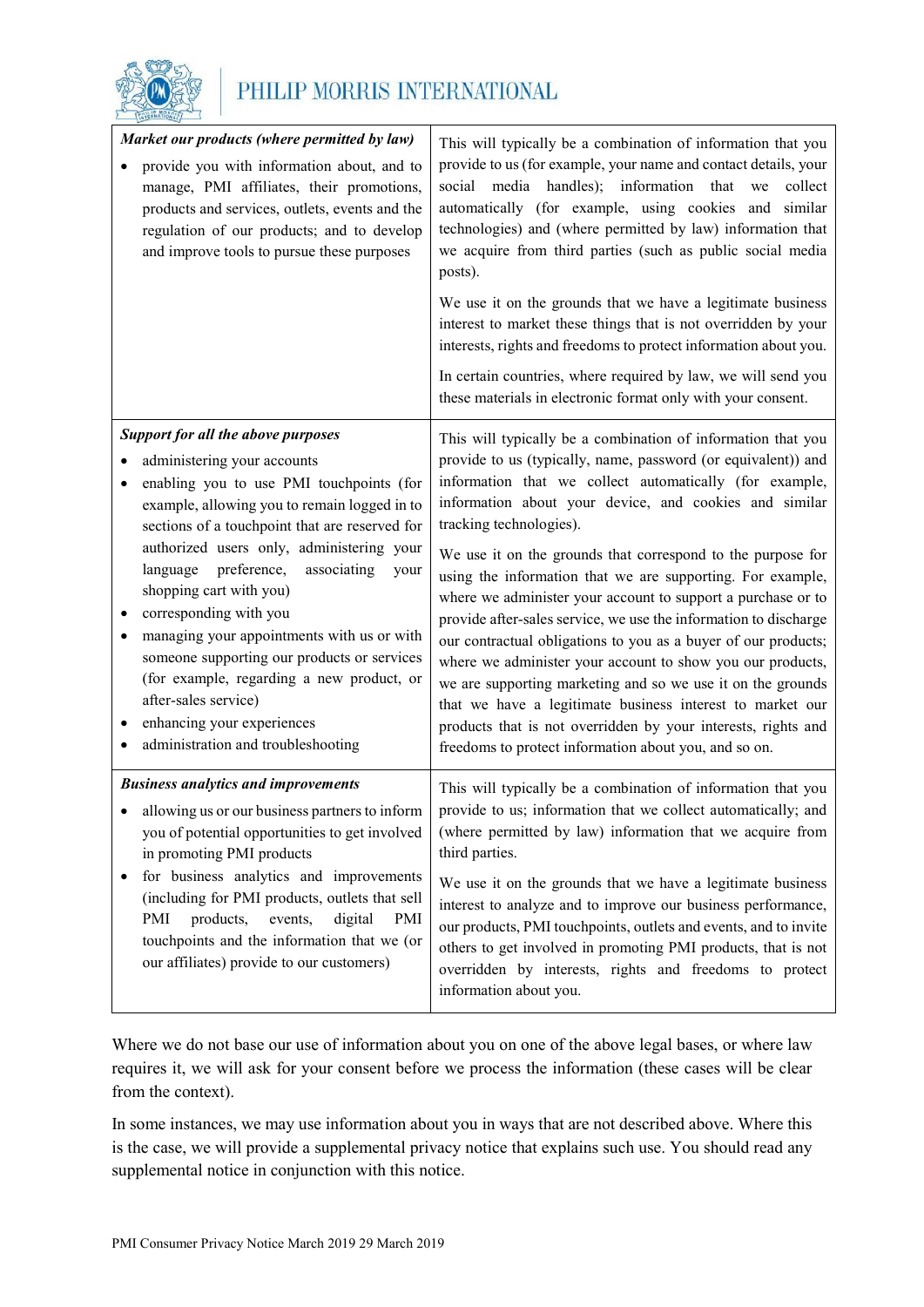

### **Who do we share your information with, and for what purposes?**

We may share information about you with:

- PMI affiliates;
- third parties who provide PMI affiliates or you with products or services;
- PMI affiliates' carefully selected business partners and advertisers (in areas connected with our products, or consistent with their style and image) so that they can contact you with offers that they think may interest you, in accordance with your preferences; and
- other third parties, where required or permitted by law.

We share information about you with others only in accordance with applicable laws. Thus, where law requires your consent, we will first ask for it.

# *find out more…*

# *Sharing data with other PMI affiliates*

- Information about you will be shared with Philip Morris Products S.A. (based in Neuchâtel, Switzerland), which is the place of central administration of personal data processing for PMI affiliates. Philip Morris Products S.A. processes the information about you for all the purposes described in this notice.
- Information about you may be shared with the PMI affiliate that is responsible for the country in which you live (if it wasn't the PMI affiliate that first collected the information) for all the purposes described in this notice.
- Information about you may be shared with any other PMI affiliate that you contact (for example, if you travel and you want to know where to buy PMI products in a new country, or where to find service or support for PMI products) in order to enhance our service to you.

Details of PMI affiliates and the countries in which they are established are available [here.](https://www.pmiprivacy.com/en/consumer/affiliates)

# **Country-specific additional points**

According to which country you are in, we want you to be aware of some further points.

# *If you are in Japan, find out more…*

If you are in Japan, note that we share information about you, for the purposes described in this notice, with other PMI affiliates on the basis of "joint use" under Japanese data protection laws. When we do this, Philip Morris Japan Limited continues to manage your personal information responsibly, and we require those with whom we share the data to do the same. Further, if they are located outside Japan, we take reasonable measures in accordance with the relevant laws and regulations.

# *Sharing data with Third Parties*

- To the extent permitted by applicable law, we may share information about you with third parties who provide PMI affiliates or you with products or services (such as advisers, payment service providers, delivery providers, retailers, product coaches, information services providers and age verification providers).
- To the extent permitted by applicable law, we may share information about you with PMI affiliates' carefully-selected third party business partners and advertisers (in line with the kind of thing you might associate with our products, for example because they have similar or complementary image,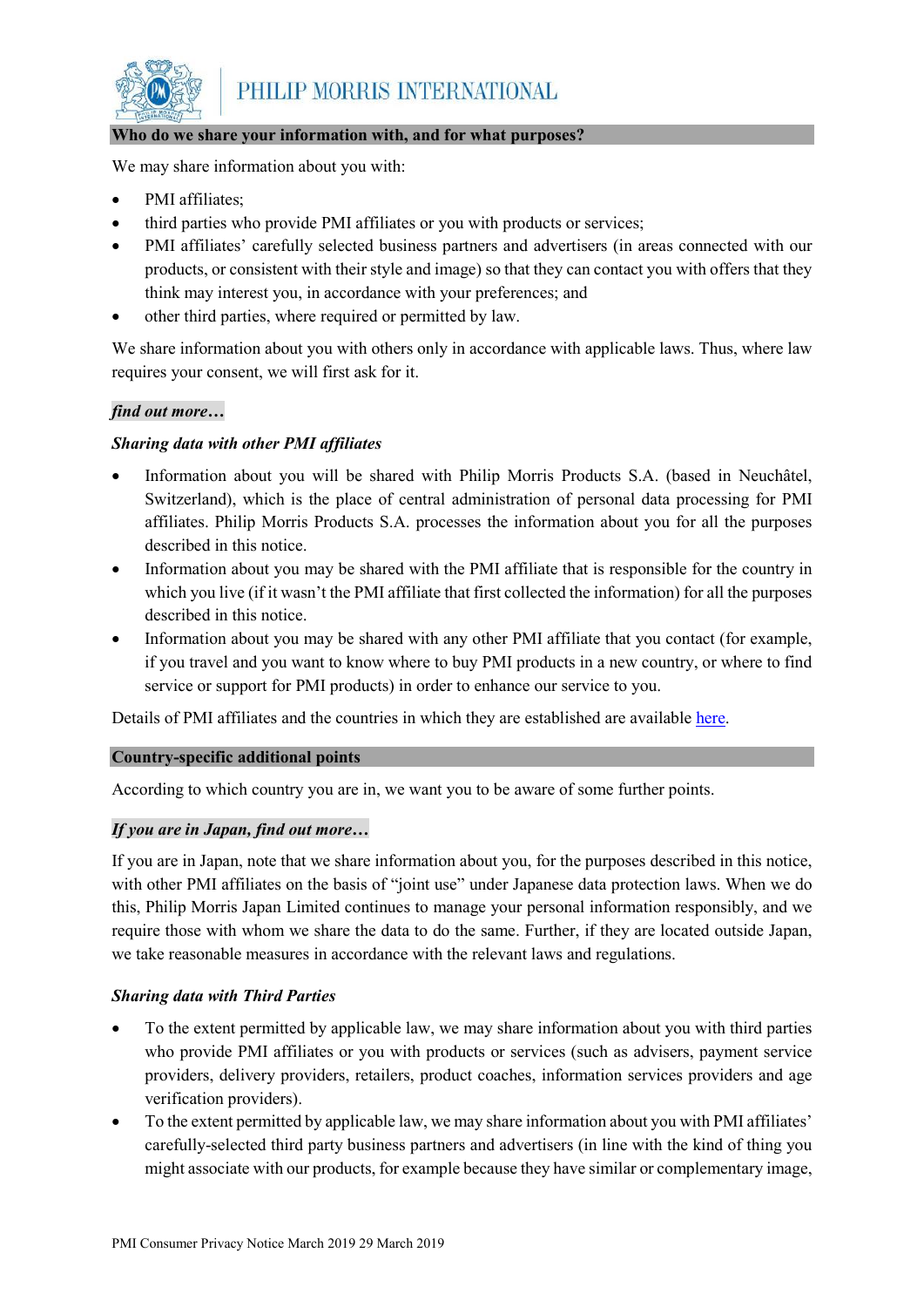

style, or functionality) so that they can contact you with products, services and promotions that they think may interest you, in accordance with your preferences.

We may share information about you with other third parties, where required or permitted by law, for example: regulatory authorities; government departments; in response to a request from law enforcement authorities or other government officials; when we consider disclosure to be necessary or appropriate to prevent physical harm or financial loss or in connection with an investigation of suspected or actual illegal activity; and in the context of organisational restructuring.

### **Country-specific additional points**

According to which country you are in, we want you to be aware of some further points.

### *If you are in Japan, find out more…*

If you are in Japan, note that we share information about you, for the purposes described in this notice, with Sojitz Promotion K.K. ("**Sojitz**") and Dentsu Tech Inc. ("**Dentsu**") on the basis of "joint use" under Japanese data protection laws. When we do this, Philip Morris Japan Limited continues to manage your personal information responsibly, and we require Sojitz and Dentsu to do the same.

### **Where might information about you be sent?**

As with any multinational organisation, PMI affiliates transfer information globally. Accordingly, information about you may be transferred globally (for example, if you are in the European Economic Area ("**EEA**"), your information may be transferred outside the EEA; if you are in Australia, you information may be transferred outside Australia).

### *find out more…*

When using information as described in this notice, information about you may be transferred either within or outside the country or territory where it was collected, including to a country or territory that may not have equivalent data protection standards.

For example, PMI affiliates within the EEA may transfer personal information to PMI affiliates outside the EEA. In all such cases, the transfer will be:

- on the basis of a [European Commission adequacy decision;](https://ec.europa.eu/info/law/law-topic/data-protection/data-transfers-outside-eu/adequacy-protection-personal-data-non-eu-countries_en#dataprotectionincountriesoutsidetheeu)
- subject to appropriate safeguards, for example th[e EU Model Contracts;](https://ec.europa.eu/info/law/law-topic/data-protection/data-transfers-outside-eu/model-contracts-transfer-personal-data-third-countries_en) or
- necessary to discharge obligations under a contract between you and us (or the implementation of pre-contractual measures taken at your request) or for the conclusion or performance of a contract concluded in your interest between us and a third party, such as in relation to travel arrangements.

In all cases, appropriate security measures for the protection of personal information will be applied in those countries or territories, in accordance with applicable data protection laws.

Our service providers are located in many countries throughout the world, including in particular the EEA, Switzerland, the USA, Canada, India, the Philippines, Indonesia, and Australia.

### **How do we protect information about you?**

We implement appropriate technical and organisational measures to protect personal information that we hold from unauthorised disclosure, use, alteration or destruction. Where appropriate, we use encryption and other technologies that can assist in securing the information you provide. We also require our service providers to comply with strict data privacy and security requirements.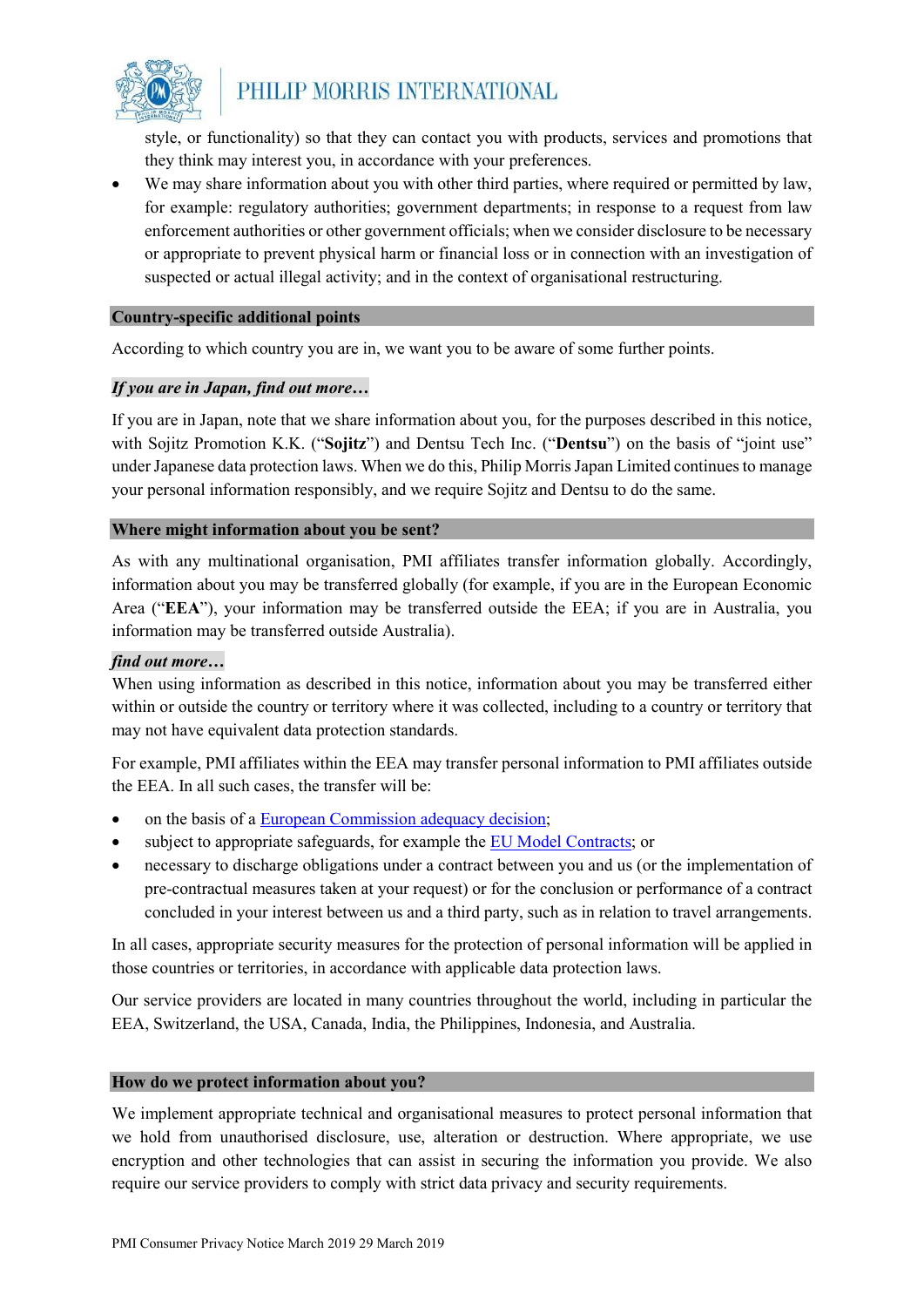

### **How long will information about you be kept?**

We will retain information about you for the period necessary to fulfil the purposes for which the information was collected. After that, we will delete it. The period will vary depending on the purposes for which the information was collected. Note that in some circumstances, you have the right to request us to delete the information. Also, we are sometimes legally obliged to retain the information, for example, for tax and accounting purposes.

# *find out more…*

Typically, we retain data based on the criteria described in the table below:

| <b>Type</b>                                                                                                            | <b>Explanation/typical retention criteria</b>                                                                                                                                                                                                                                                                                                                                                                                                                                                                                                      |
|------------------------------------------------------------------------------------------------------------------------|----------------------------------------------------------------------------------------------------------------------------------------------------------------------------------------------------------------------------------------------------------------------------------------------------------------------------------------------------------------------------------------------------------------------------------------------------------------------------------------------------------------------------------------------------|
| marketing to you<br>(including marketing<br>communications) (if you<br>use digital touchpoints<br>and are contactable) | Most of the information in your marketing profile is kept for the duration of<br>our marketing relationship with you; for example, while you continue to use<br>digital touchpoints, or respond to our communications. However, some<br>elements of your marketing profile, such as records of how we interact with<br>you, naturally go out of date after a period of time, so we delete them<br>automatically after defined periods (typically 3 years) as appropriate for the<br>purpose for which we collected them.                           |
| marketing to you<br>(including marketing<br>communications) (if you<br>are no longer in contact<br>with us)            | This scenario is the same as the above, but if we don't have any contact with<br>you for a long period (typically 2 years), we will stop sending you marketing<br>communications and delete your history of responses to them. This will<br>happen, for example, if you never click through to an invitation to an event, log<br>on to a digital touchpoint, or contact customer care, during that time. The<br>reason is that in these circumstances, we assume you would prefer not to<br>receive the communications.                            |
| marketing to you<br>$\bullet$<br>(including marketing<br>communications) (if you<br>are not contactable)               | If you have registered to receive marketing communications, but the<br>information you give us to contact you doesn't work, we will retain your details<br>for a period of typically only 6 months to allow you to return and correct it.                                                                                                                                                                                                                                                                                                          |
| marketing to you<br>$\bullet$<br>(including marketing<br>communications)<br>(incomplete<br>registrations)              | If you commence registering yourself in a database, but do not complete the<br>process (for example, if you don't complete the age verification process, or you<br>don't accept the touchpoint's terms of use), we will retain your details for only<br>6 months to allow you to return and complete the process.                                                                                                                                                                                                                                  |
| market research                                                                                                        | If you are not registered with us for other purposes (e.g. marketing<br>communications, warranty, customer care), and we use publicly available<br>information about you in order to understand the market or your preferences,<br>we will retain the information about you for a short period in order to perform<br>the particular item of market research.                                                                                                                                                                                      |
| purchases and warranty                                                                                                 | If you purchase goods, we will retain details of this for so long as required to<br>complete the sale, and to comply with any legal obligations (for example, for<br>tax and accounting record-keeping purposes). If you also register for a warranty<br>for a device, we will retain details of this for so long as relevant to the warranty.                                                                                                                                                                                                     |
| customer care                                                                                                          | If you contact customer care, we will make a record of the matter (including<br>details of your enquiry and our response) and retain it while it remains relevant<br>to our relationship, for example if you need us to replace a device under<br>warranty, or if your recent enquiries are relevant. Temporary records (for<br>example, an automated recording of a telephone call in which you ask us to<br>direct you to a retail outlet) may be relevant only until more permanent records<br>are made, and will be retained only temporarily. |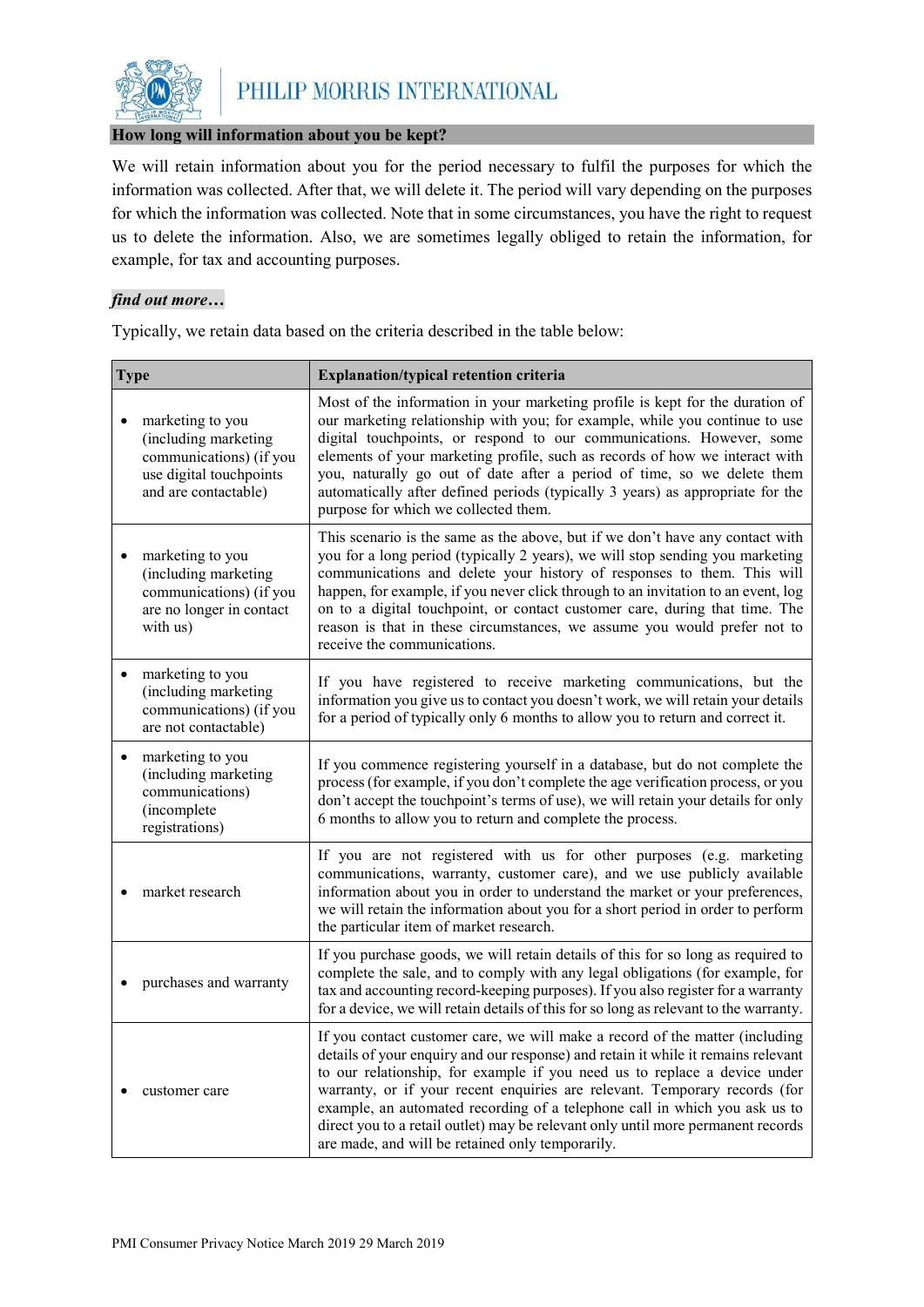

| system audit logs  | System audit logs are retained typically for a period of only a few months.                                                                |
|--------------------|--------------------------------------------------------------------------------------------------------------------------------------------|
| business analytics | Business analytics data is typically collected automatically when you use<br>PMI touchpoints and anonymised/aggregated shortly afterwards. |

### **What rights and options do you have?**

You may have some or all of the following rights in respect of information about you that we hold:

- request us to give you access to it;
- request us to rectify it, update it, or erase it;
- request us to restrict our using it, in certain circumstances;
- object to our using it, in certain circumstances;
- withdraw your consent to our using it;
- data portability, in certain circumstances;
- opt out from our using it for direct marketing; and
- lodge a complaint with the supervisory authority in your country (if there is one).

We offer you easy ways to exercise these rights, such as "unsubscribe" links, or giving you a contact address, in messages you receive.

Some mobile applications we offer might also send you push messages, for instance about new products or services. You can disable these messages through the settings in your phone or the application.

### *find out more…*

The rights you have depend on the laws of your country. If you are in the European Economic Area, you will have the rights set out in the table below. If you are elsewhere, you can contact us (see the paragraph "who should you contact with questions?" at the end of this notice) to find out more.

| Right in respect of the<br>we hold        | information about you that Further detail (note: certain legal limits to all these rights apply)                                                                                                                                                                                                                                                                                                                                                                                                                                                                                                                                                                                                                                                                                                                                                      |
|-------------------------------------------|-------------------------------------------------------------------------------------------------------------------------------------------------------------------------------------------------------------------------------------------------------------------------------------------------------------------------------------------------------------------------------------------------------------------------------------------------------------------------------------------------------------------------------------------------------------------------------------------------------------------------------------------------------------------------------------------------------------------------------------------------------------------------------------------------------------------------------------------------------|
| to request us to give you<br>access to it | This is confirmation of:<br>whether or not we process information about you;<br>our name and contact details;<br>the purpose of the processing;<br>the categories of information concerned;<br>the categories of persons with whom we share the information and, where<br>any person is outside the EEA and does not benefit from a <b>European</b><br>Commission adequacy decision, the appropriate safeguards for protecting<br>the information;<br>(if we have it) the source of the information, if we did not collect it from<br>you;<br>(to the extent we do any, which will have been brought to your attention)<br>the existence of automated decision-making, including profiling, that<br>produces legal effects concerning you, or significantly affects you in a<br>similar way, and information about the logic involved, as well as the |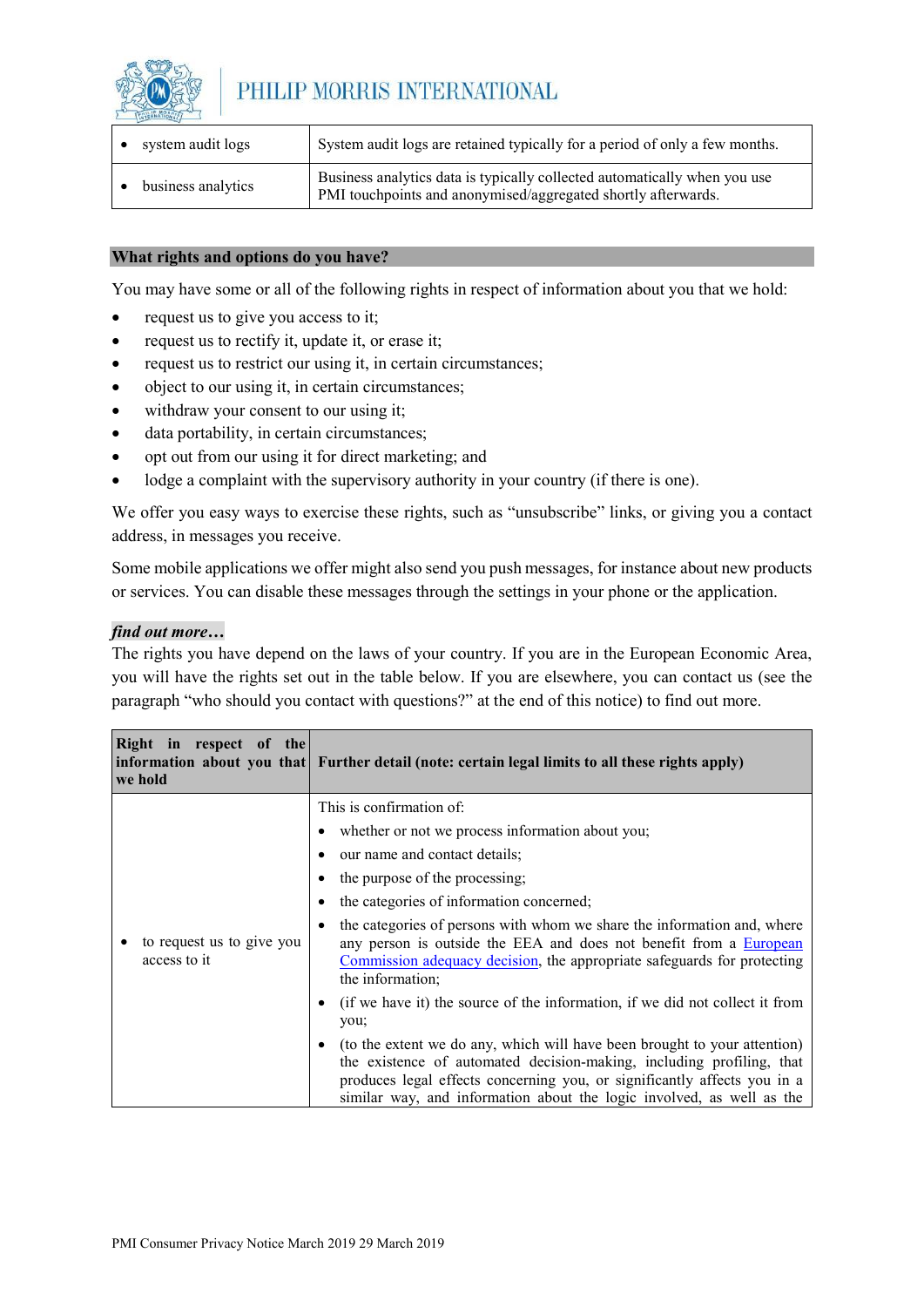

|                                             | significance and the envisaged consequences of such processing for you;<br>and                                                                                                                                                                                              |
|---------------------------------------------|-----------------------------------------------------------------------------------------------------------------------------------------------------------------------------------------------------------------------------------------------------------------------------|
|                                             | the criteria for determining the period for which we will store the                                                                                                                                                                                                         |
|                                             | information.                                                                                                                                                                                                                                                                |
|                                             | On your request we will provide you with a copy of the information about you<br>that we use (provided this does not affect the rights and freedoms of others).                                                                                                              |
| to request us to rectify or<br>update it    | This applies if the information we hold is inaccurate or incomplete.                                                                                                                                                                                                        |
|                                             | This applies if:                                                                                                                                                                                                                                                            |
|                                             | the information we hold is no longer necessary in relation to the purposes<br>for which we use it;                                                                                                                                                                          |
| to request us to erase it                   | we use the information on the basis of your consent and you withdraw your<br>consent (in this case, we will remember not to contact you again, unless<br>you tell us you want us to delete all information about you in which case<br>we will respect your wishes);         |
|                                             | we use the information on the basis of legitimate interest and we find that,<br>٠<br>following your objection, we do not have an overriding interest in<br>continuing to use it;                                                                                            |
|                                             | the information was unlawfully obtained or used; or<br>$\bullet$                                                                                                                                                                                                            |
|                                             | to comply with a legal obligation.                                                                                                                                                                                                                                          |
|                                             | This right applies, temporarily while we look into your case, if you:                                                                                                                                                                                                       |
|                                             | contest the accuracy of the information we use; or                                                                                                                                                                                                                          |
|                                             | have objected to our using the information on the basis of legitimate interest                                                                                                                                                                                              |
| to request us to restrict                   | (if you make use of your right in these cases, we will tell you before we use the                                                                                                                                                                                           |
| our processing of it                        | information again).<br>This right applies also if:                                                                                                                                                                                                                          |
|                                             | our use is unlawful and you oppose the erasure of the data; or                                                                                                                                                                                                              |
|                                             | we no longer need the data, but you require it to establish a legal case.                                                                                                                                                                                                   |
|                                             | You have two rights here:                                                                                                                                                                                                                                                   |
|                                             | if we use information about you for direct marketing: you can "opt out"<br>(i)                                                                                                                                                                                              |
| object<br>to<br>to<br>our                   | (without the need to justify it) and we will comply with your request; and                                                                                                                                                                                                  |
| processing it                               | (ii) if we use the information about you on the basis of legitimate interest for<br>purposes other than direct marketing, you can object to our using it for<br>those purposes, giving an explanation of your particular situation, and we<br>will consider your objection. |
| to withdraw your consent<br>to our using it | This applies if the legal basis on which we use the information about you is<br>consent. These cases will be clear from the context.                                                                                                                                        |
|                                             | If:                                                                                                                                                                                                                                                                         |
|                                             | (i) you have provided data to us; and                                                                                                                                                                                                                                       |
| to data portability                         | (ii) we use that data, by automated means, and on the basis either of your<br>consent, or on the basis of discharging our contractual obligations to you,                                                                                                                   |
|                                             | then you have the right to receive the data back from us in a commonly used<br>format, and the right to require us to transmit the data to someone else if it is<br>technically feasible for us to do so.                                                                   |
| to lodge a complaint with                   | Each European Economic Area country must provide for one or more public<br>authorities for this purpose.                                                                                                                                                                    |
| the supervisory authority                   | You can find their contact details here:                                                                                                                                                                                                                                    |
| in your country                             | http://ec.europa.eu/justice/data-protection/bodies/authorities/index en.htm                                                                                                                                                                                                 |
|                                             | For other countries please consult the website of your country's authority.                                                                                                                                                                                                 |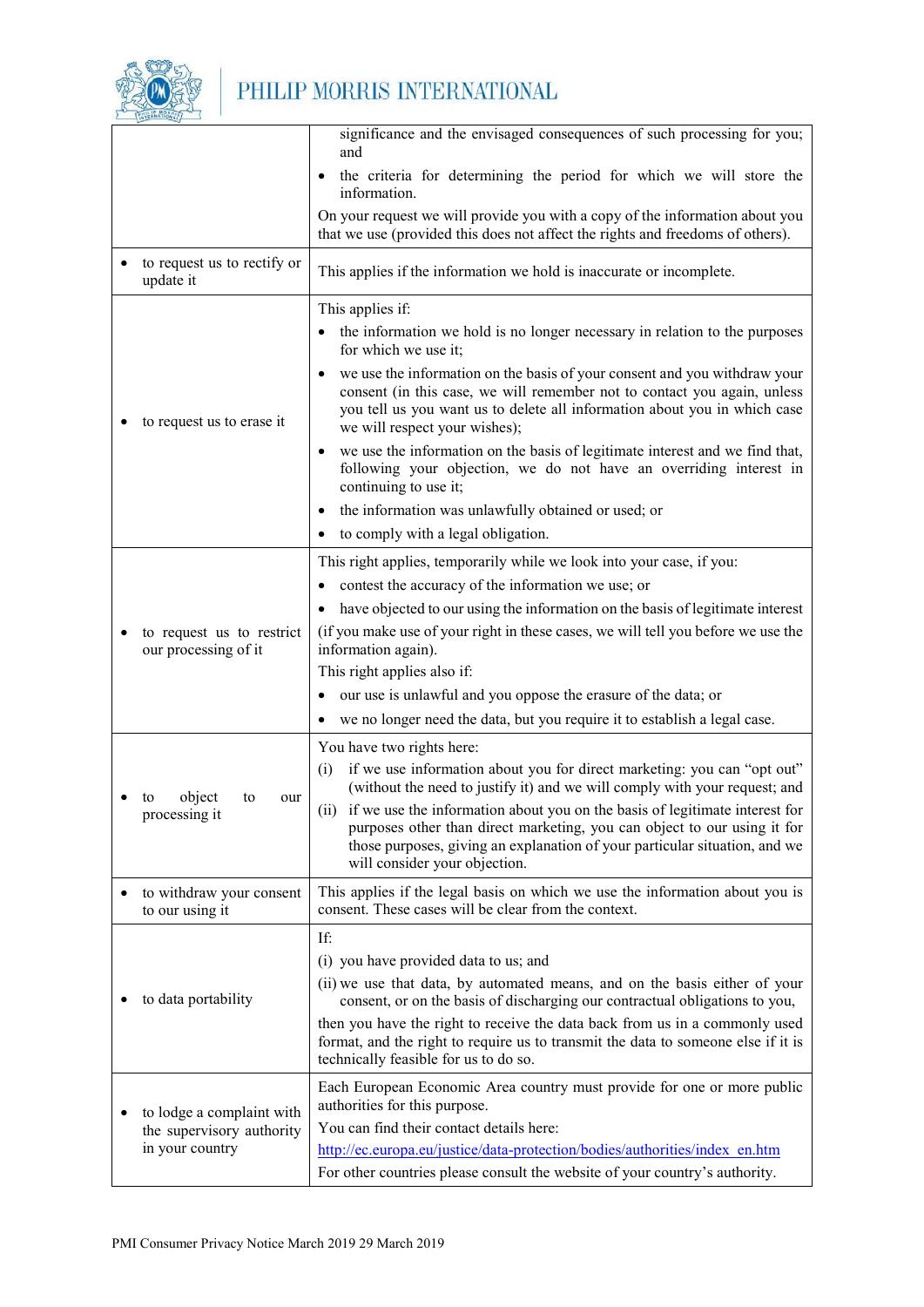

#### **Country-specific additional points**

According to which country you are in, you may have some additional rights.

### *If you are in France, find out more…*

- If you are in France, you have the right to give us instructions regarding information we hold about you in the event of your death (specifically, whether we should store or delete it, and whether others should have the right to see it). You may:
	- (A) issue general instructions to a digital service provider registered with the French data protection supervisory authority (called "CNIL") (these instructions apply to all use of information about you); or
	- (B) give us specific instructions that apply only to our use of information about you.

Your instructions may require us to transfer information about you to a third party (but where the information contains information about others, our obligation to respect also their privacy rights might mean that we can't follow your instructions to the letter). You may appoint a third party to be responsible for ensuring your instructions are followed. If you do not appoint a third party in that way, your successors will (unless you specify otherwise in your instructions) be entitled to exercise your rights over information about you after your death:

- (i) in order to administer your estate (in which case your successors will be able to access information about you to identify and obtain information that could be useful to administer your estate, including any digital goods or data that could be considered a family memory that is transferable to your successors); and
- (ii) to ensure that parties using information about you take into account your death (such as closing your account, and restricting the use of, or updating, information about you).

You may amend or revoke your instructions at any time. For further information on the processing of information about you in the event of your death, see Article 40-1 of the law 78-17 dated 6 January 1978. When you die, by default, you will stop using your account and we will delete information about you in accordance with our retention policies (see the paragraph "How long will information about you be kept?" for details).

# *If you are in Australia, find out more…*

- If you are in Australia, the following additional information applies to you:
	- (A) if you do not provide your personal information to us, we may not be able to (as applicable) provide you with the information, products or services that you request; and
	- (B) our Privacy Policy (available at [https://www.pmiprivacy.com/en-au/homepage\)](https://www.pmiprivacy.com/en-au/homepage) explains: (i) how you may access and correct the personal information that we hold about you; (ii) how you can lodge a complaint regarding our handling of your personal information; and (iii) how we will handle any complaint.

### **Who should you contact with questions?**

If you have any questions, or wish to exercise any of your rights, you can find contact details for the relevant PMI affiliate, and if applicable data protection officer, [here.](https://www.pmiprivacy.com/en/consumer/affiliates) Contact details will also be given in any communications that a PMI affiliate sends you.